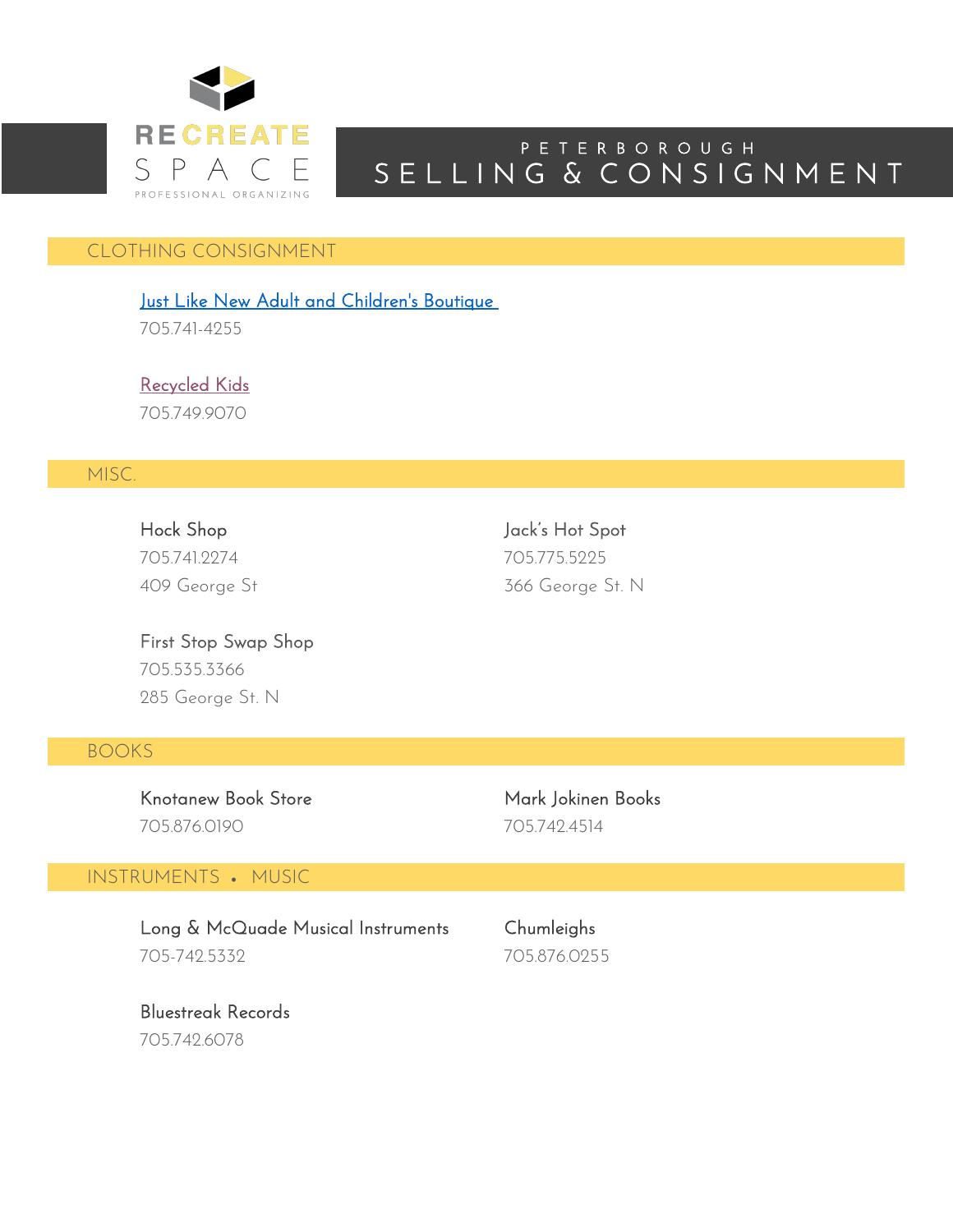

# S E L L I N G & C O N S I G N M E N T P E T E R B O R O U G H

### BOATS

C-US Consignment 705-876.7979

ANTIQUES

Curated - Appraiser The Antique Shop 705.917.3630 705.749.2894

CraftWorks and Antiques at the Barn 705.740.2452

VINTAGE & ANTIQUE BUILDING MATERIALS

Legacy Vintage Building Materials 905.373.0796

## AUCTIONS & ESTATE SALES

Rusland's Auctioneers & Appraisers 705.745.4115

MaxSold 705-536-0842

### GOLD AND SILVER

Ξ

Jewelry Buyer 705.874.3800 705930.2636

M&K Trading The Solar School of James Gold & Silver Buyers